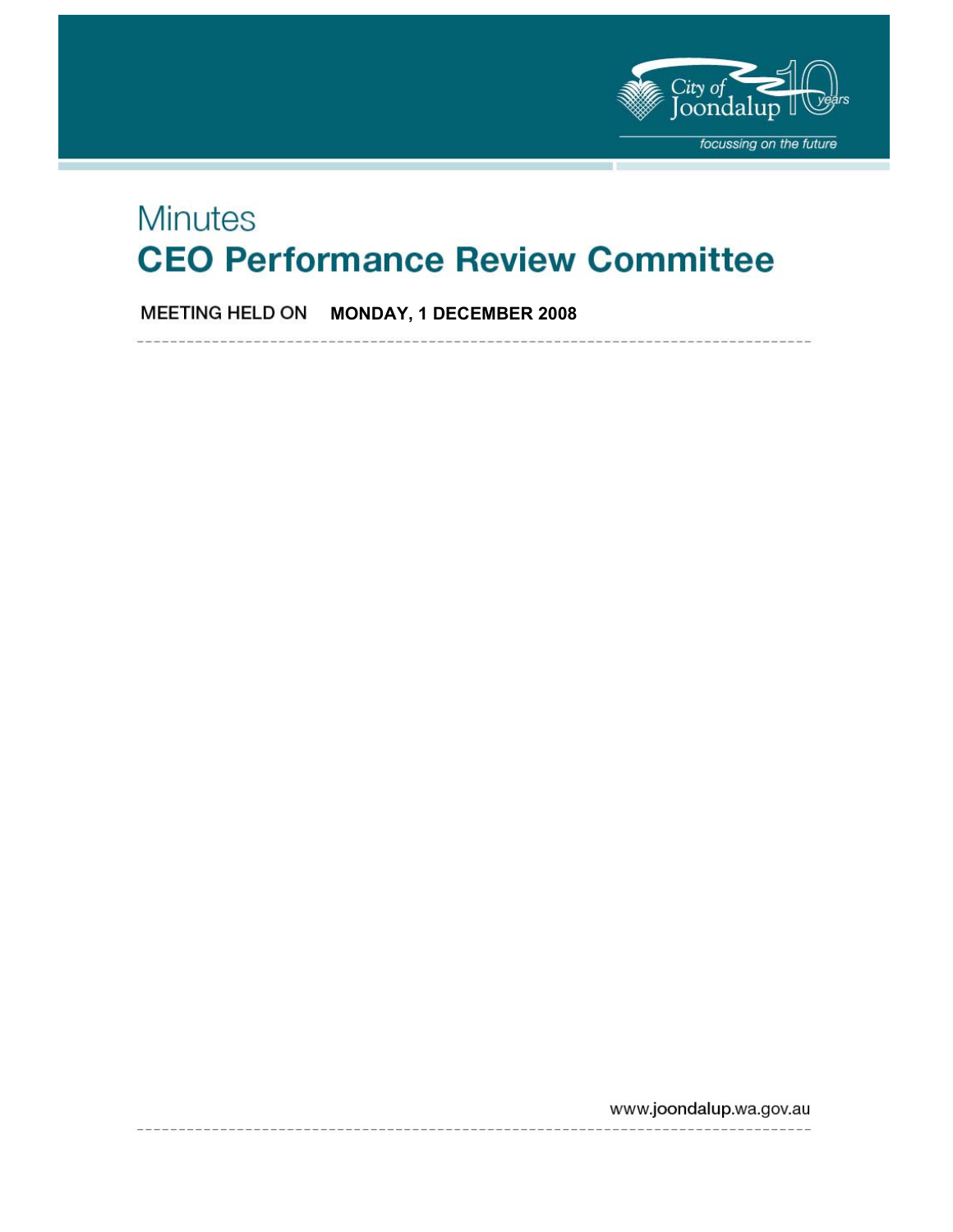# **CITY OF JOONDALUP**

#### **MINUTES OF THE CHIEF EXECUTIVE OFFICER – PERFORMANCE REVIEW COMMITTEE MEETING HELD IN CONFERENCE ROOM 2, JOONDALUP CIVIC CENTRE, BOAS AVENUE, JOONDALUP ON MONDAY, 1 DECEMBER 2008**

#### **ATTENDANCE**

#### **Committee Members:**

| Cr Russ Fishwick         | <b>Presiding Person</b>        | South Ward          |               |
|--------------------------|--------------------------------|---------------------|---------------|
| Mayor Troy Pickard       | <b>Deputy Presiding Person</b> |                     | from 1734 hrs |
| Cr Tom McLean            |                                | North Ward          |               |
| Cr Albert Jacob, JP      |                                | North Central Ward  |               |
| <b>Cr Geoff Amphlett</b> |                                | <b>Central Ward</b> | to 1802 hrs   |
| Cr Mike Norman           |                                | South-West Ward     |               |
| Cr Brian Corr            |                                | South-East Ward     | to 1831 hrs   |
|                          |                                |                     |               |

#### **Officers:**

| Mr Mike Tidy     | <b>Director Corporate Services</b>  |
|------------------|-------------------------------------|
| Mrs Janet Foster | Administrative Services Coordinator |

#### **DECLARATION OF OPENING**

The Presiding Person declared the meeting open at 1733 hrs.

*Mayor Pickard entered the Room at 1734 hrs.* 

#### **APOLOGIES/LEAVE OF ABSENCE**

Nil.

#### **CONFIRMATION OF MINUTES**

#### MINUTES OF THE CHIEF EXECUTIVE OFFICER – PERFORMANCE REVIEW COMMITTEE MEETING HELD ON 21 JULY 2008

**MOVED Cr Jacob SECONDED Cr Norman that the minutes of the meeting of the Chief Executive Officer – Performance Review Committee held on 21 July 2008 be confirmed as a true and correct record.** 

#### **The Motion was Put and CARRIED (7/0) CARRIED** (7/0)

**In favour of the Motion:** Crs Fishwick, McLean, Jacob, Amphlett, Norman and Corr, Mayor Pickard

#### **ANNOUNCEMENTS BY THE PRESIDING PERSON WITHOUT DISCUSSION**

Nil.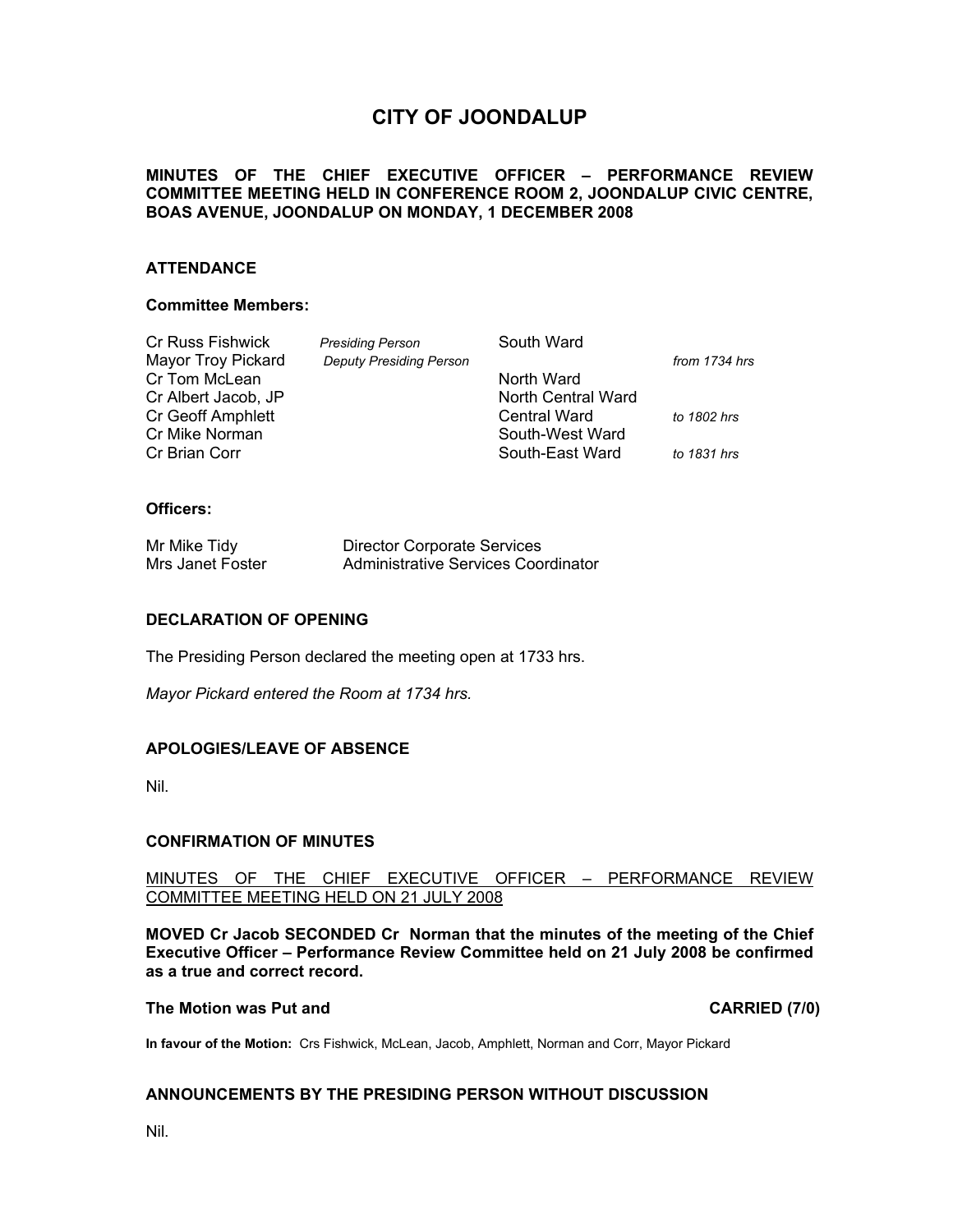#### **DECLARATIONS OF INTEREST**

#### **Disclosure of Financial Interest**

*A declaration under this section requires that the nature of the interest must be disclosed. Consequently a member who has made a declaration must not preside, participate in, or be present during any discussion or decision-making procedure relating to the matter the subject of the declaration. An employee is required to disclose their financial interest and if required to do so by the Council must disclose the extent of the interest. Employees are required to disclose their financial interests where they are required to present verbal or written reports to the Council. Employees are able to continue to provide advice to the Council in the decision making process if they have disclosed their interest.* 

| <b>Name/Position</b>      | Mr Garry Hunt - Chief Executive Officer            |  |
|---------------------------|----------------------------------------------------|--|
| <b>Item No/Subject</b>    | Item 1 - Chief Executive Officer - New Contract of |  |
|                           | Employment                                         |  |
| <b>Nature of interest</b> | Financial                                          |  |
| <b>Extent of Interest</b> | Mr Hunt holds the position of CEO.                 |  |

#### **Disclosure of interest affecting impartiality**

 *Elected Members and staff are required under the Code of Conduct, in addition to declaring any financial interest, to declare any interest that may affect their impartiality in considering a matter. This declaration does not restrict any right to participate in or be present during the decision-making process. The Elected Member/employee is also encouraged to disclose the nature of the interest.* 

| <b>Name/Position</b>      | Mr Mike Tidy - Director Corporate Services                |  |
|---------------------------|-----------------------------------------------------------|--|
| <b>Item No/Subject</b>    | Item 1 – Chief Executive Officer – New Contract of        |  |
|                           | Employment                                                |  |
| <b>Nature of interest</b> | Interest that may affect impartiality                     |  |
| <b>Extent of Interest</b> | Due to the nature of his employment relationship with the |  |
|                           | CEO.                                                      |  |

#### **IDENTIFICATION OF MATTERS FOR WHICH THE MEETING MAY SIT BEHIND CLOSED DOORS**

Nil.

#### **PETITIONS AND DEPUTATIONS**

Nil.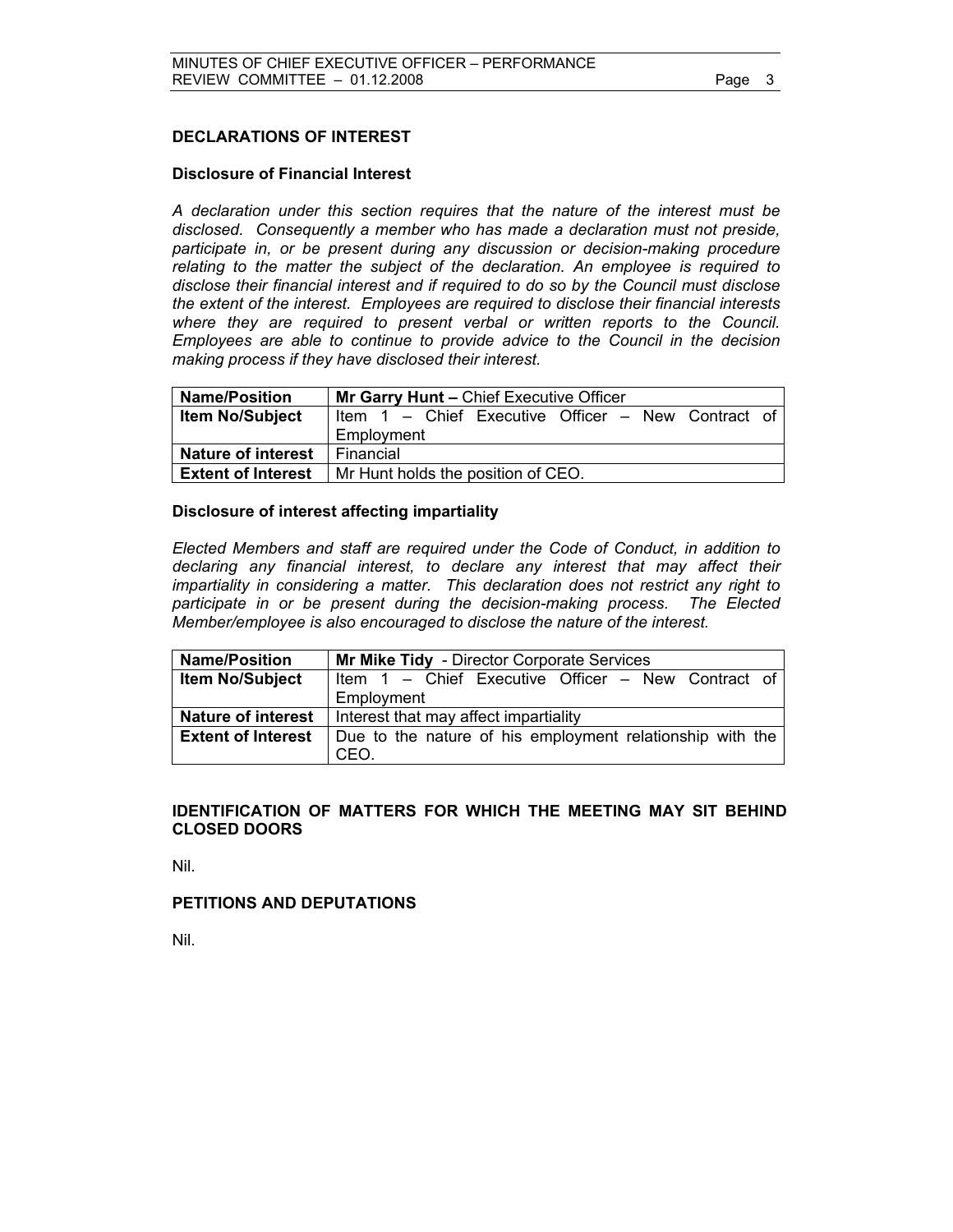#### **REPORTS**

## **ITEM 1 CHIEF EXECUTIVE OFFICER – NEW CONTRACT OF EMPLOYMENT - [74574]**

**WARD:** All

**RESPONSIBLE** Mr Michael Tidy **DIRECTOR:** Director Corporate Services

#### **PURPOSE OF REPORT**

The purpose of this report is for the CEO Performance Review Committee (the committee) to progress the development of a new contract for the Chief Executive Officer (CEO).

#### **EXECUTIVE SUMMARY**

At its meeting on Tuesday 22 July 2008 Council resolved, in part, to enter into immediate negotiations/discussions with the CEO in relation to a new contract of employment and to appoint the Chief Executive Officer Performance Review Committee to undertake these.

*It is recommended that the Committee:* 

- *1. ENDORSES option 2, as set out in the report, for the development of the new contract of employment between the Chief Executive Officer and the City of Joondalup.*
- *2. DETERMINES the changes required to be made to the existing contract in order to develop the new contract of employment between the Chief Executive Officer and the City of Joondalup.*

#### **BACKGROUND**

The CEO's current contract provides for a term of five (5) years commencing 31 January 2005 and concluding 30 January 2010.

The initial contract was reviewed in late 2005 and early 2006 resulting in a revised contract being concluded in April 2006. The revisions included issues raised by Council following the initial performance review and by the CEO. There was no change to the terms or major provisions of the contract. The changes were mostly minor in nature and related to tidying up and clarification of terms and provisions.

A copy of the current contract (Attachment 1) has been provided separately and confidentially to enable committee members to undertake the development of a new contract.

#### **DETAILS**

#### **Issues and options considered:**

There are essentially two options for developing a new contract: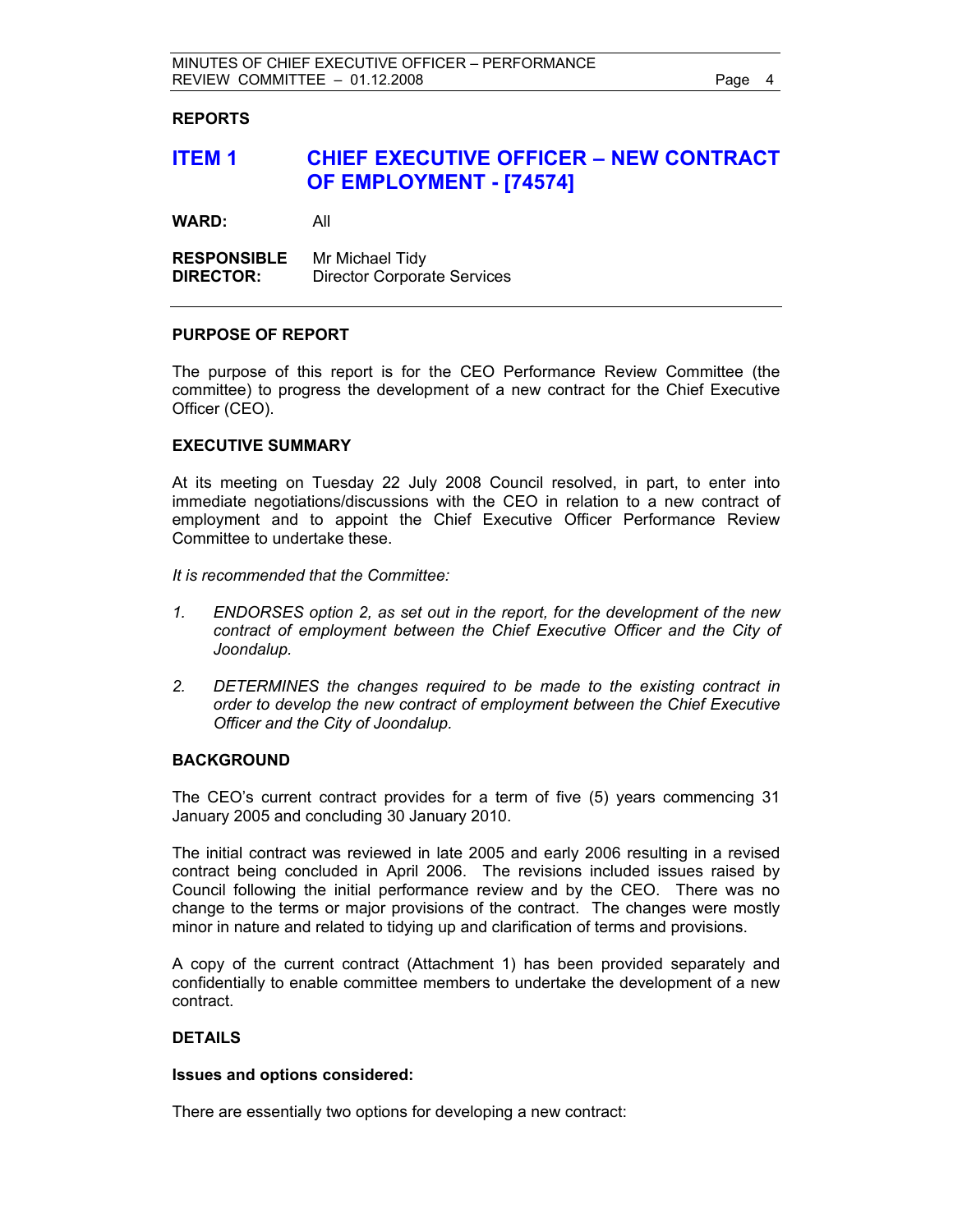1. Start with a clean slate and develop a new contract from scratch.

This could be a lengthy process and expensive. Unless there is complete dissatisfaction with the current agreement this course of action is not recommended.

2. Use the existing agreement as a base and develop a new one by a process of exception ie change those clauses that need changing.

Given that there is an existing agreement and it has been in effect in its current form since April 2006 it would appear that there is a reasonable level of satisfaction with its operation. Assuming this is correct then by using the current agreement as the base and by exception only changing those clauses which either the Council or the CEO have an issue with will expedite the process and make for a less expensive outcome.

This is the recommended approach.

If the recommended approach is acceptable the following outline for progressing the negotiations/discussions through to a new agreement is proposed.

|                | <b>Step</b>                                                           | <b>Date</b> |
|----------------|-----------------------------------------------------------------------|-------------|
| $\mathbf 1$    | With the agreement of the parties, use the existing contract of       |             |
|                | employment as a basis for the new document.                           |             |
| 2              | Invite CEO to comment and offer his needs/expectations                | 28/11/08    |
|                | regarding any new clauses etc.                                        |             |
| 3              | The committee to meet and identify any issues or changes              | 01/12/08    |
|                | they propose to the current agreement.                                |             |
| 4              | Chair of the committee write to the CEO and clearly state the         | 02/12/08    |
|                | key terms they wish to include. These should be, as a                 |             |
|                | minimum, the new period of employment, the date of effect of          |             |
|                | operation of the contract (ie upon signing/agreement by the           |             |
|                | parties, not at the expiration of the current contract) and with      |             |
|                | the remuneration package details clause updated to the                |             |
|                | current position.                                                     |             |
| 5              | If necessary request CEO to meet the committee to                     | 15/12/08    |
|                | discuss/clarify issues.                                               |             |
| 6              | Draft the new contract and provide to CEO and the committee           | 31/12/08    |
|                | members with request for feedback. The original contract was          |             |
|                | prepared by Jackson McDonald, propose to use same when                |             |
|                | this point reached.                                                   |             |
| $\overline{7}$ | Determine a final draft. Consultant (John Phillips) to act as 'go     | W/ending    |
|                | between' if necessary.                                                | 23/01/09    |
| 8              | The committee to meet, discuss and agree on final form of             | W/ending    |
|                | contract. Following agreement provide copy to CEO.                    | 30/01/09    |
| 9              | The committee to meet with CEO and agree in principle <sub>1</sub> on | W/ending    |
|                | final draft contract.                                                 | 06/02/09    |
| 10             | Table item for endorsement at first available Council meeting.        | 17/02/09    |
| 11             | Sign and seal agreement and it commences from operative               | 18/02/09    |
|                | date                                                                  |             |

1 Note: The Local Government Act 1995 provides that only Council can resolve to agree to the Contract of employment of the CEO.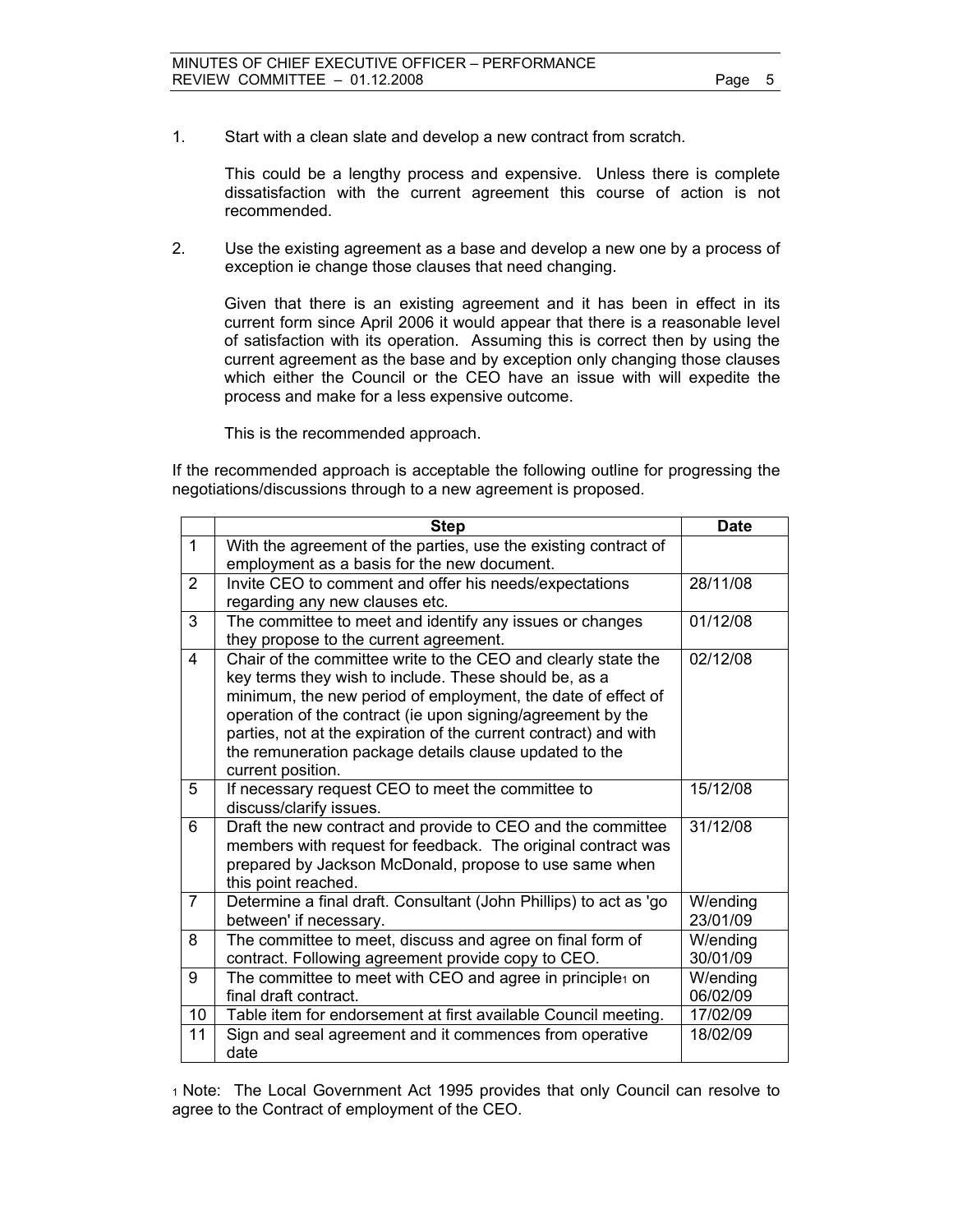#### **Link to Strategic Plan:**

Key Focus Area – Leadership and Governance

Objective 1.1 – To ensure that the processes of local governance are carried out in a manner that is ethical, transparent and accountable.

Objective 1.3 – To lead and manage the City effectively.

#### **Legislation – Statutory Provisions:**

Division 4 of the Local Government Act 1995 sets out provisions in relation to Local Government employees. Sections 5.36 to 5.39 deal with issues of contract with the CEO (a copy of these sections is at Attachment 2).

#### **Risk Management considerations:**

The Local Government Act 1995 requires that the employment of a CEO is to be governed by a written contract. As this proposal is to enter into a new contract before the expiry of the existing contract the risk of non compliance is negligible.

#### **Financial/Budget Implications:**

The costs of developing a new contract for the CEO are expected to comprise some legal expenses and possibly some consultant costs. Under the proposal to use the existing contract as the base for a new one, however, these are expected to be minimal and covered by general operational budget allocations.

#### **Policy Implications:**

Not Applicable.

#### **Regional Significance:**

Not Applicable.

#### **Sustainability Implications:**

Not Applicable.

#### **Consultation:**

Not Applicable.

#### **COMMENTS**

If the recommended approach is undertaken it is felt that developing a new contract for the CEO should be able to be concluded reasonably efficiently and in time for the first Council meeting in 2009.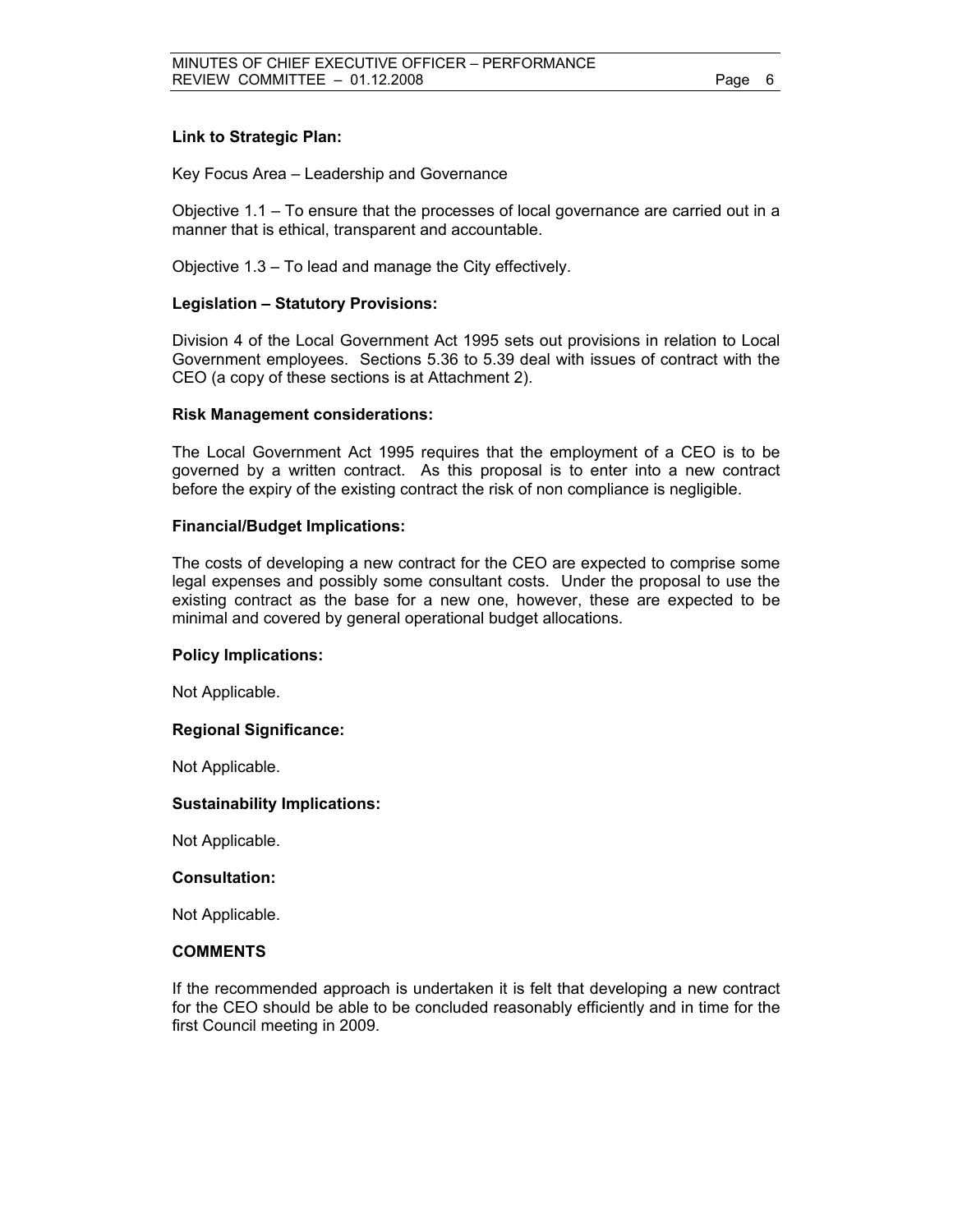#### **ATTACHMENTS**

| Revised Employment Contract of the Chief Executive Officer      |
|-----------------------------------------------------------------|
| for the City of Joondalup (provided under separate confidential |
| cover)                                                          |
|                                                                 |

Attachment 2 Extract of sections 5.36 to 5.39 of the Local Government Act 1995.

#### **VOTING REQUIREMENTS**

Simple Majority

#### **OFFICER'S RECOMMENDATION**

That the Chief Executive Officer - Performance Review Committee:

- 1 ENDORSES option 2, as set out in the Report, for the development of the new contract of employment between the Chief Executive Officer and the City of Joondalup;
- 2 DETERMINES the changes required to be made to the existing contract in order to develop the new contract of employment between the Chief Executive Officer and the City of Joondalup

The Director Corporate Services provided a summary of provisions that require confirmation or amendment – Confidential Appendix 1 refers.

Discussion ensued.

*During discussion, Cr Amphlett left the Room at 1802 hrs and Cr Corr left the Room at 1831 hrs.* 

**MOVED Cr Jacob, SECONDED Cr McLean that the Chief Executive Officer - Performance Review Committee:** 

- **1 ENDORSES option 2, as set out in the Report, for the development of the new contract of employment between the Chief Executive Officer and the City of Joondalup;**
- **2 DETERMINES the changes required to be made to the existing contract in order to develop the new contract of employment between the Chief Executive Officer and the City of Joondalup to be as outlined in Confidential Appendix 2;**
- **3 REQUESTS the Chief Executive Officer to attend the next meeting of the Committee to discuss the issues identified as requiring clarification for the development of a new Contract of Employment.**

#### **The Motion was Put and CARRIED (5/0) CARRIED (5/0)**

**In favour of the Motion:** Crs Fishwick, McLean, Jacob and Norman, Mayor Pickard